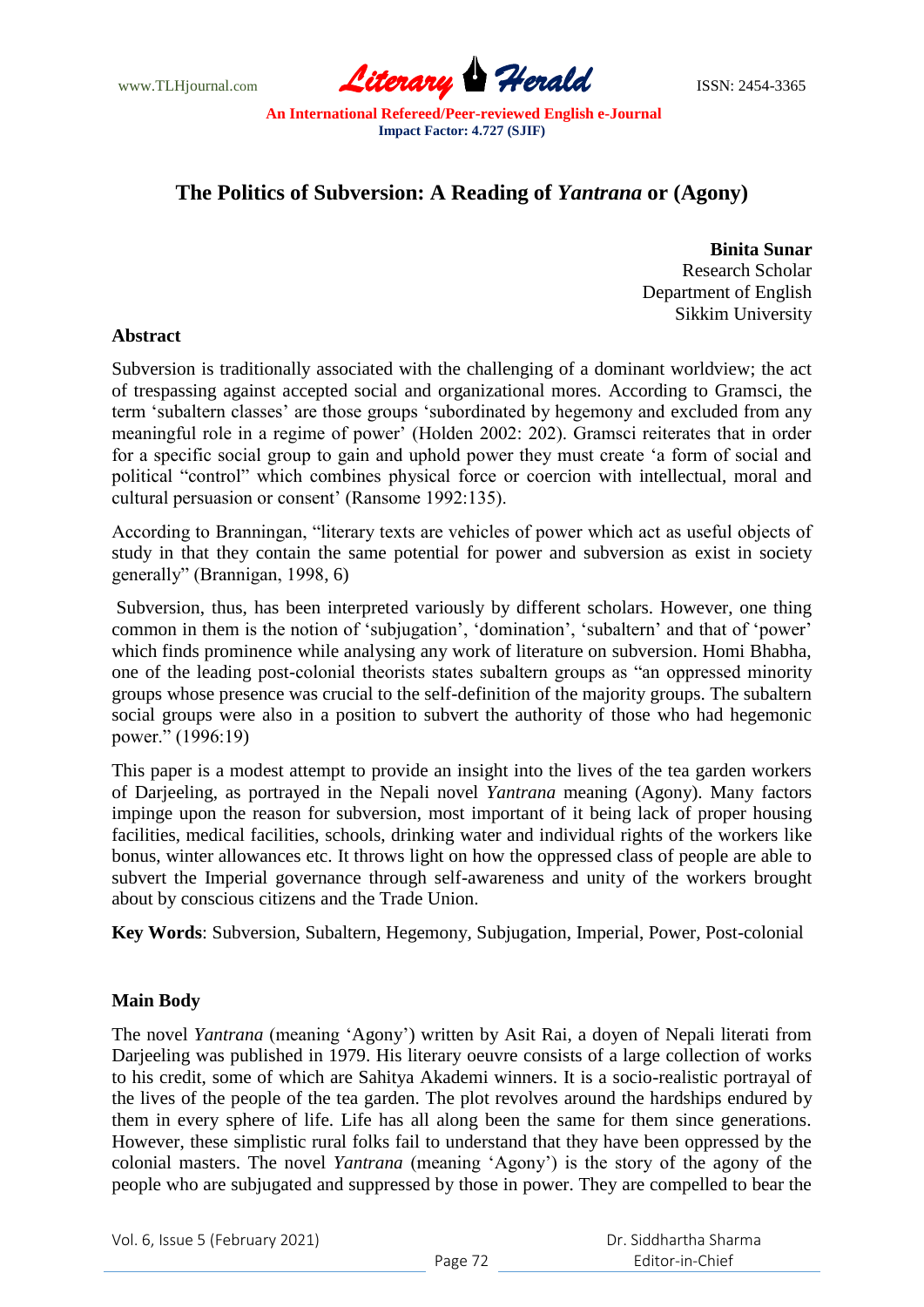

injustice meted out to them and remain silent, to the extent of making them voiceless for centuries. The novel is woven through the fictional characters living during the colonial and neo-colonial era.

 It highlights the reasons for the formation of the Trade Union. With the coming of the trade union, slowly they begin to understand the Individual Rights of the workers. The myth that the owner is equivalent to God – someone whom they had looked upon as their benefactor is broken. In course of time, they put forward various demands to survive and reclaim their dignity of living as human beings. Deprived of basic needs like hospitals and doctors, many incidents take place which furthers the cause to make their reclamation. Debates and discussions between the labourers and owner as well as the management are perspicuous. When their demands are not met protest and agitations start in the tea garden. They go on a strike in the factories which lead to the imprisonment of union leaders. This calls for a mass movement for the release of the leaders. As the movement reaches its peak the workers are conscious enough to realize that they are bound by the chains of slavery which need to be broken. Finally dissent, disagreement and agitation lead to subversion of those in power.

 The protagonist in the novel is a youth named Chandra Bahadur also referred to as CB by many people. He was born and brought up in the tea garden and so did his forefathers. The love for the garden made him work there though he was offered the job of a teacher elsewhere. Yet, he stays in his hometown as he had a deep desire to serve the people. He wanted the rural folk to progress and raise their standard of living. Most important of all to liberate them from the chains of Imperial Governance which they were unaware of. Under his painstaking effort the Trade Union was revived though it had existed earlier. However, it was closed due to the dissonance among its members. He was an active member of the Trade Union; in fact he was the Secretary.

 The Trade Union though in its nascent form remained steadfast. Though CB was still a novice in the logistics of the trade union yet, he was candid in his work. A lot of unity was already evident amongst the people of the garden. He tried to instil a feeling of self awareness among the people and not to have a blind faith in the system, which is the reason for 'hegemony'.

 Following the footsteps of Chandra Bahadur many staffs of the tea garden had joined the union. The owner did not have monopoly like before. He was trying his level best to destroy the union. He often gave money to some people who could betray the cause of the union and secretly give him information. Yet, it wasn't possible for him to dismantle or break the union. The people of the garden were determined in getting their demands fulfilled and were ready to fight for it.

 A worker is also a human being and should have a right to live in that manner. They should be provided with jobs according to their capabilities. They should be given proper housing as well as medical facilities. Along with a decent wage to survive, a worker should also be given winter allowance and hill allowance which is entitled to all other government servants.

Slowly these perceptions regarding their individual rights were beginning to be felt by every worker. Now Chandra Bahadur has got to understand why his grandfather in spite of giving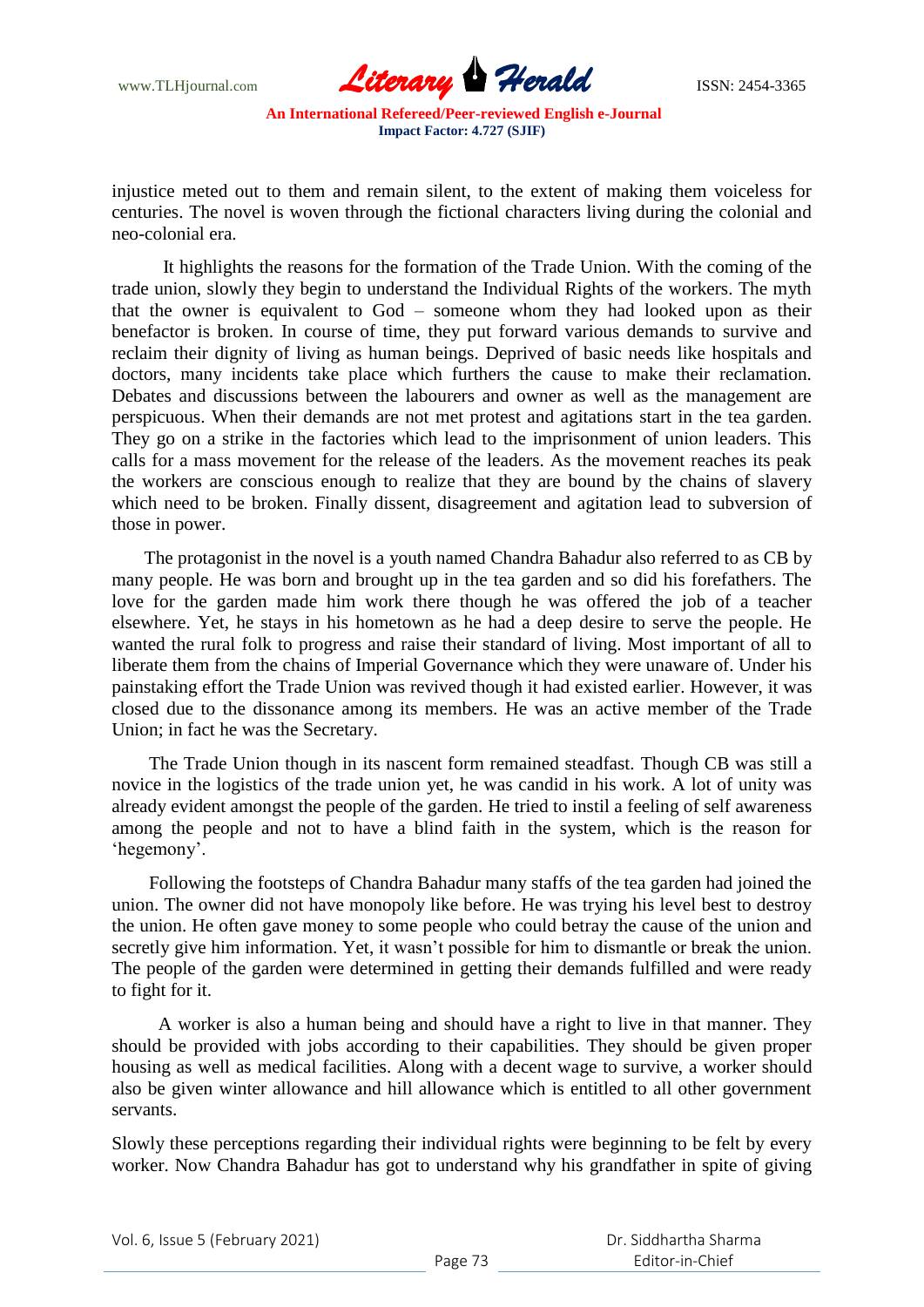

all his youthful energies, sweat and blood lived in hellish circumstances. Why his mother gave birth to him under a tea bush. What his father Man Bahadur got after falling from a cliff and being buried under the debris? What had the owner done for the family of a person who gave life for such a cause? Who had created this situation where a mother while raising a son and educating him often survived on half square meals a day.

 Chandra Bahadur had got to know from the elders that after his father"s death, the plantation owner had given their family Rs 100/ to do the last rites. In fact, for the owner a person"s life had the value of Rs. 100/ only. Many thoughts often came in his mind, "What is my actual service to my brethren. Should I give importance to attaining sole benefits in life or should I strive hard so that the same comfort and benefit be given to everybody." [p- 40]

 While this was going on a big tragic incident occurs which portrays the trivial value of a worker"s life. This later becomes one of the reasons for subversion. One day Chandra Bahadur was on leave. On that fateful day an accident happens in the factory. A labourer's coat was pulled by the tea leaves crushing machine. Along with the coat his hand was pulled also. Loud shrieks poured in saying, "Somebody is killed! Hurry up, hurry up and save him." [p- 45] as blood was oozing from it. Amidst this somebody remembered to run up and switch off the machine. By that time a big injury had already been done.

 The news was rife and every family was worried thinking what if "he" was their own kin. Everybody was running hitter and thither towards the factory to know who was injured. In the meantime, the family of the injured worker consisting of his wife and daughter come rushing to the spot. Seeing his condition, the wife nearly collapses. The manager was called but he was nowhere in the scene. On seeing the helplessness of the state of the worker many requested Chandra Bahadur to take the injured person to the hospital as his condition was worsening, "Secretary Saab, (Sir) please do something from your side. At least call one vehicle and take the injured to the hospital. When this worker was working the edge of the sleeve of his coat was pulled by the machine, dragging him also. Thankfully someone remembered to switch off the machine. Or else he would have been in pieces now." [p- 45]

 Chandra Bahadur knew the truth that the owner and the manager both had gone to see a flower show. So he called a taxi and with three or four workers holding the injured person in a stretcher waited for it. After much waiting the taxi arrived. Putting the injured person, the taxi sped through the rough winding roads of the tea garden, taking him to the Government hospital. There were three or more people in it. By the time the patient was taken inside he was already cold. On examination the doctor pronounced him dead. He further said that the patient was brought too late to the hospital and by that time a lot of blood loss had taken place. Had he been given some medical aid on time he could have been saved. The body was taken for post mortem. Completing other formalities, it was finally brought to his house in the garden at 6 pm. The statement given by the doctor in the hospital "had he been given treatment on time he could have been saved" created a furore in the Tea garden. Even Urmi, (an active member of the Trade union and later CB"s wife) rushed to the hospital and was present when the declaration was made by the doctor.

 This incident unleashed a storm of protest in the tea garden. An urgent meeting of the executive committee members was called to make a strategy of what plan of action should follow. The following day a procession was to start holding a big flag showing their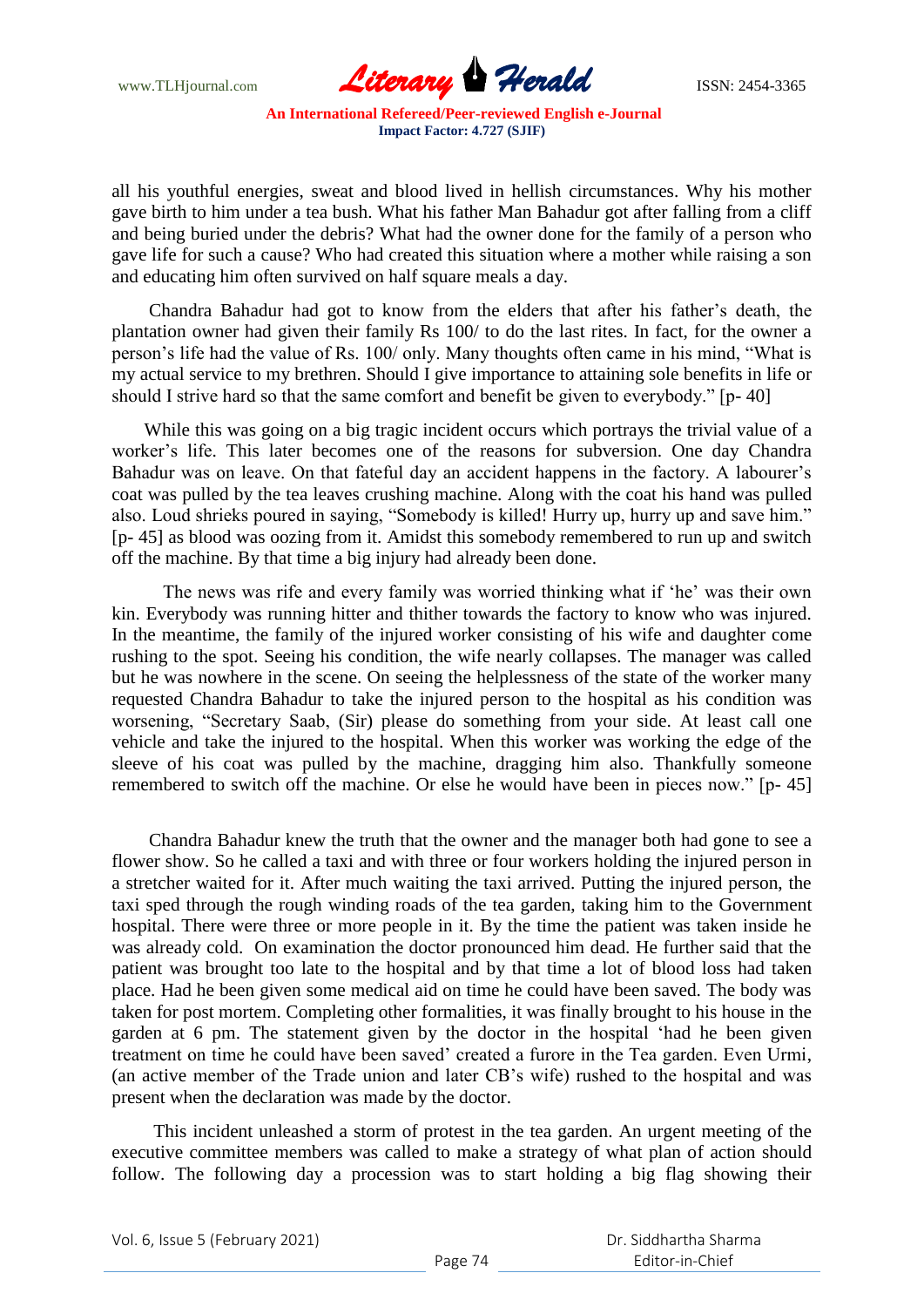

discontent on the callousness of the management causing death of a worker in an inhuman way. The oppressive atmosphere in which they had been serving for years altogether was beyond their endurance any more.

According to Ashcroft et al., "Bhabha has similarly asserted that the colonized is constructed within a disabling master discourse of colonialism which specifies a degenerate native population to justify its conquest and subsequent rule. Unlike Spivak, though, Bhabha has asserted that the "subaltern" people can speak, and that a native voice can be recovered. His introduction of the ideas of mimicry and parody as both a strategy of colonial subjection through 'reform, regulation and discipline, which "appropriates" the Other', and the native's inappropriate imitations of this discourse, which has the eff ect of menacing colonial authority replacing theory (Bhabha 1984b: 126–7) suggests that the subaltern has, in fact, spoken, and that properly symptomatic readings of the colonialist text can and do "recover a native voice"." (as quoted in The Empire Writes Back, p- 29). Similarly, as requisite of a postcolonial and subversive novel, we find in this novel that the people in the procession would demand a hospital with good doctors immediately to save the lives of the rest. Besides they would also make a claim that the family of the deceased worker should be given compensation, along with some security for the future of the family. The whole night Chandra Bahadur, Urmi and few others move around the garden explaining the agenda, as well as the programme schedule.

 The next day all the people who had left home do not go for work. Instead, they assemble in the ground. The mass gathering unabated and within an hour the whole village was empty. Starting from the elderly people to small infants in the cradle, hung by the straps on their mother"s head was a part of this procession for the first time. At the beginning of the cortege was the dead body of Dhanbir who was now considered the first martyr in this fight against oppression? Seeing the swelling crowds and the excitement portraying the unity among the labourers, the manager and owner had gone to a safer haven.

The raging mob chanted slogans saying –

"Sahid Dhanbir, Zindabad."

"Injustice must come to an end."

"Mazdoor Union, Zindabad."

"We workers are human beings, Zindabad."

"We Demand Safety of Our Lives, Zindabad."

"We demand a hospital and doctors, Zindabad."

"Owner Bhimay Rana shall be toppled down, Zindabad."

"We shall take life for a life, Zindabad." [p- 47]

The procession proceeded towards the owner"s bungalow. The agitation and excitement doubled as it reached nearer. Some went to the extent of saying – "Malik"s kothi (or owner"s bungalow) shall be burnt. Yes, it has to be burnt.'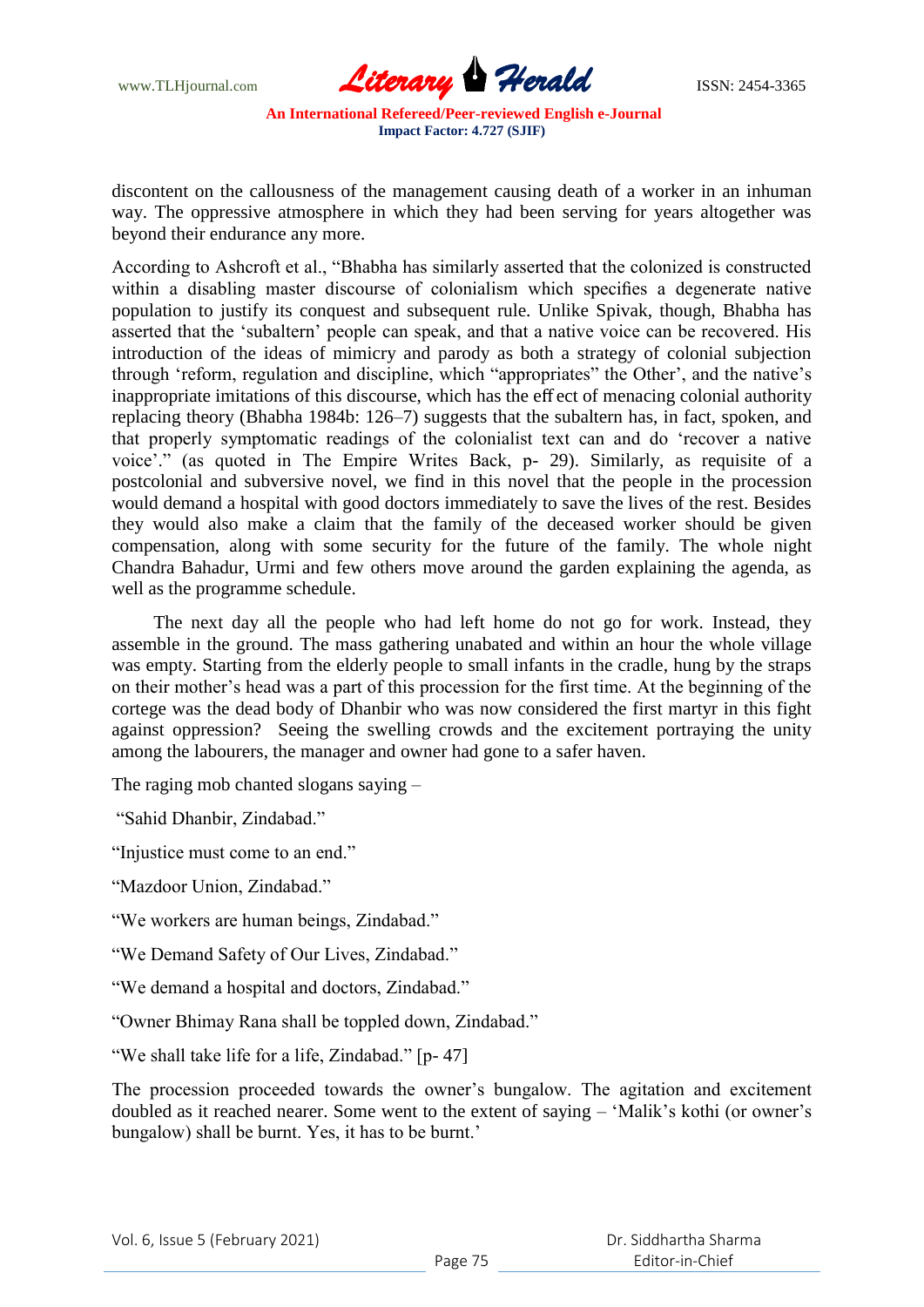

Chandra Bahadur started explaining the frenzied crowd that the bungalow, godown, factory and tea bushes were their own property and should not be destroyed. In spite of his sayings the uncontrollable youths in a fiery rage started pelting stones and breaking the window panes, bulbs in electric poles, rampaged and marred the flowers in the garden and broke the gate. In the meantime, the police vehicle arrived. They did not stop the procession. Instead, they barricaded the bungalow to prevent further damage.

Duncan Brown in The Concise Companion to Postcolonial Literature says that among the debates about postcolonial theory is its theorization of the silencing of the colonized "within the colonial encounter". But he says that despite the attempt to "silence the other, "the colonized have continued to speak, often in unofficial ways and from unofficial spaces, but also from the centers of their societies" (Chew and Richards 2010: 4)

 Urmi gives a speech followed by others. The labourers demand that the owner and the management accept their callousness. Until all their demands are fulfilled, they would not go back to work. The garden would go on a strike. The president of the Union Hem Pokhrel, the MLA, seconded Chandra Bahadur"s proposal of holding a strike in the tea garden. He even gives an interesting speech as to why they should now come forward to take a step to dismantle the hegemonic rule. The strike would start from the very next day was given in writing. It was signed by the President, Secretary and circulated in the garden.

It was the month of July and the peak season for the plucking of tea leaves. A strike during these times would cause a huge loss to the owner. In the evening of the strike Chandra Bahadur along with the local President and three, four members were arrested. Six of them were taken to Darjeeling Thana. Luckily Urmi was not at home or else she would have been arrested also. A warrant was issued in her name.

Chandra Bahadur"s arrest did not dampen the spirit of the agitation that was going on. Urmi was working in an even more active manner that too hiding from Management and Police both.

The next day another big procession marched towards the Thana- saying, "Release our Leader<sup>"</sup>

Another one shouted "Injustice has to be removed from the tea garden."Someone added, "Our demands have to be granted." [p- 48]

The strike continued for many days. In the tea garden the tea leaves had grown in bountiful waiting for the first flush to be plucked. In the meantime, the machinery parts in the factory had begun to rust. Finally, the owner had to yield and be subdued due to the labourers' unity. He had to send a message for a compromise.

On the fourth day of the strike there was a tripartite meeting between owner, labourer and the government. There was a heated discussion in the table talk between the owner and the representatives of the union. An assurance was given of constructing a hospital within a year and taking care of the health of the labourers. Apart from it a sum of Rs 5000/- was given as an indemnity to the family of the deceased worker. Other than that, the expenses for the education of his eight-year-old son would be borne by the Management for the next ten years. The owner accepted his fault in overlooking the safety and health of the workers. Six people who were arrested were released and the two warrant orders also taken back.